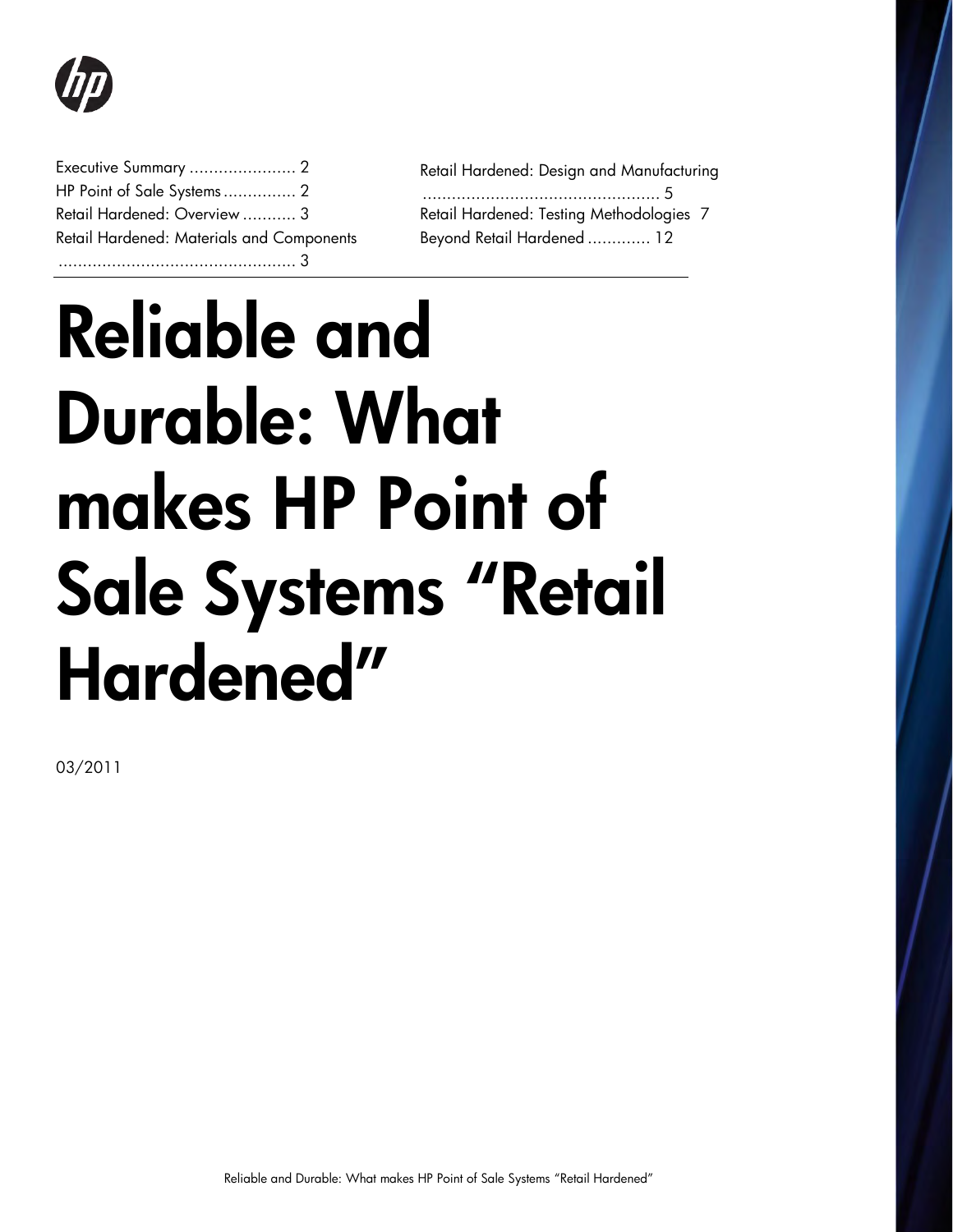#### <span id="page-1-0"></span>Executive Summary

HP is committed to offering point-of-sale (POS) platforms that are designed, manufactured and tested to meet the demands of the retail market. HP understands the needs of retailers and is focused on providing POS systems that are reliable, durable and can operate under extreme conditions; HP calls this "retail hardening".

The focus of retail hardening starts with the materials and components selection for the POS platforms. HP selects materials such as the steel chassis and gold-plated connectors that will be able to withstand extended use and extreme temperatures. HP is conscious of the space limitations within a retail environment and therefore selects connectivity components that allow for flexibility, yet provide the power and security features needed in a retail setting. Additionally, HP is mindful of the environment when selecting materials and components for the POS systems, and strives for the platforms to be built with materials and components that are greater than 90% recyclable with less than 1% that must go to landfills. This far exceeds the "Waste of Electrical and Electronic Equipments" (WEEE) requirements.

A focus on retail hardening can also be found in HP's design and manufacturing of the POS platforms. They are built to be rugged; able to stand up to the everyday wear and tear of a retail environment, yet they are also energy efficient. In many instances, HP POS platforms consume less than a 60W light bulb when sitting idle. HP POS systems are also designed to withstand higher thermal temperatures, which allow the systems to be housed in a small space or operate in outdoor locations without failure. Additionally, HP POS systems are manufactured to ensure power and electrical integrity.

HP performs a multitude of tests to help ensure that the POS systems will continue to operate under extreme conditions. Tests are performed on the exterior materials and components to ensure their ability to endure retail wear without being damaged. The internal systems and components are also put through rigorous tests to make certain that they will continue to operate should there be variations in factors such as AC power and thermal temperatures. HP POS systems are also tested to withstand impacts and vibrations such as a system being placed on a moving cart or jarred in high traffic areas.

In addition, there are other materials, design factors and tests that HP uses to ensure that their POS systems are ready for various retail usage scenarios. These additional factors such as cable construction, diagnostic indications and security features are not limited to the HP POS systems, but they do help to ensure that the POS systems are reliable, durable, and ready to meet the needs of retailers.

#### <span id="page-1-1"></span>HP Point of Sale Systems

Building on the platform strengths of the HP rp5700, the HP rp5800 Retail System is expandable and highly configurable allowing for flexibility and easy implementation within your existing ecosystem. Available with a choice of operating systems, Intel® processors, mass storage, removable media, and memory the HP rp5800 has a flexible design that you can customize to fit your needs.

With extra memory slots, multiple PCI Express (PCIe) slots, 3.5"/5.25" bays, and optional optical drives, the HP rp5800 has a flexible design that you can customize to fit your retail environment. Choose the right removable media for you or add a second hard drive with the internal and external bays.



HP rp5800 Retail System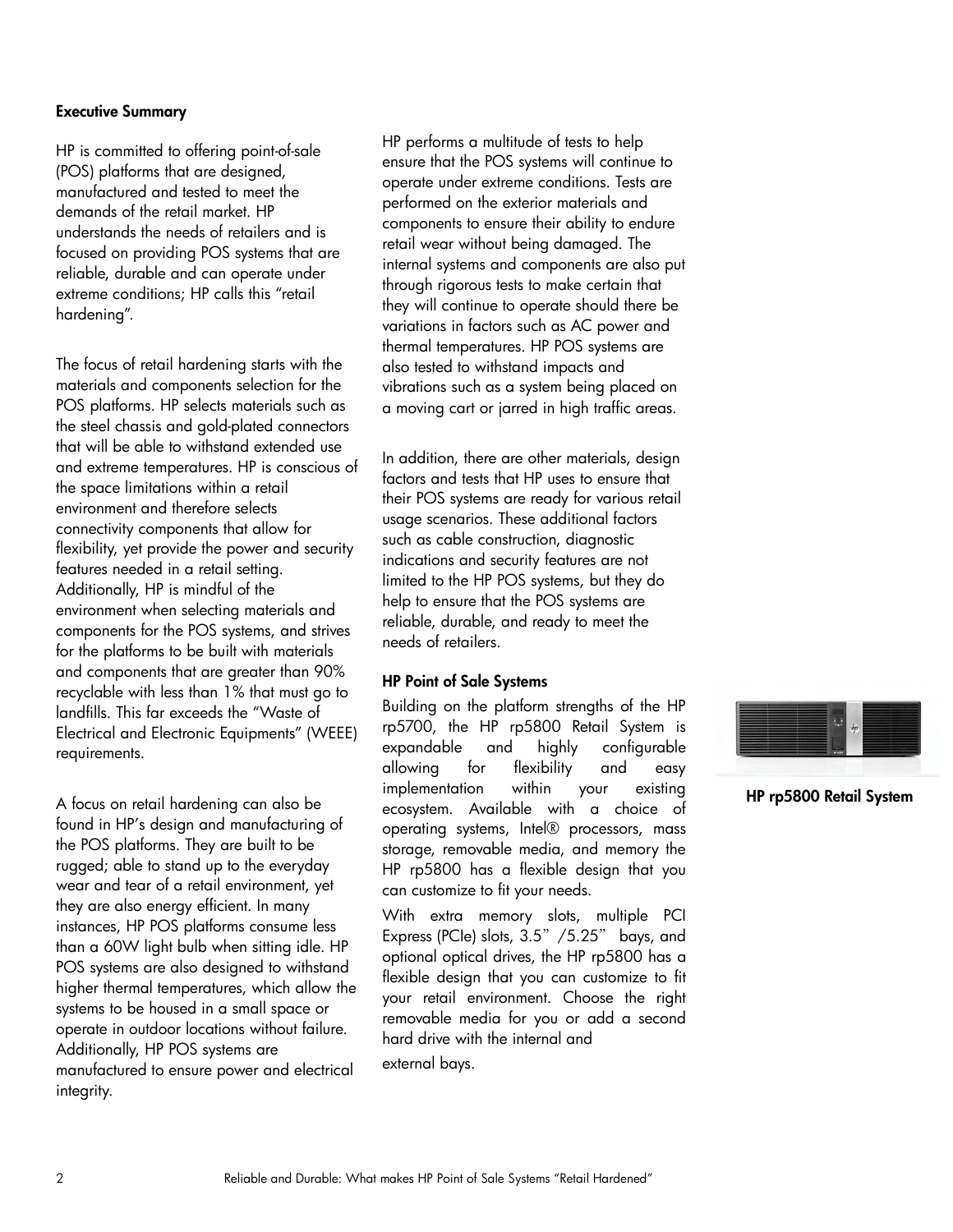The sturdy HP rp5800 chassis is designed with reliable, retail-hardened engineering that helps reduce downtime

and keep your store running smoothly. Weve engineered in oversized cooling that operates in an ambient 40º C environment (optional 50˚C kit available, configuration limitations apply) and high-endurance temperature-rated capacitors that help resist heat to last longer. You can rely on your system to have a longer useful life, minimizing disruptions, avoiding long-term equipment planning, and reducing the complexity of rollouts.

Designed with the environment in mind The HP rp5800 includes select components designed for

energy efficiency such as 2nd generation Intel® Core™ i3, i5, and i7 processors(1), and an 90% efficient power supply that draw less power while in operation. Intel® vPro™ (2) processors include hardware-assisted remote shutdown, wake-up, and update which helps to reduce energy and IT costs by controlling your POS systems from a remote location so you don't need an IT person in each

store. Also included, HP Power Assistant provides an easy-to-use desktop application so you can control energy usage. ENERGY STAR® models available.

The HP rp5700 Point of Sale System gives retailers the flexibility of a POS platform that can go from the front of the store to the back office. It is built to last with a retail hardened design that offers consistent reliability and a five-year lifecycle to help with long-term planning.

The HP rp3000 Point of Sale System is a value-driven terminal designed to meet retail

business challenges with retail-ready components and features. The rp3000 has just the right amount of performance, a durable form factor, retail optimized connection ports, and three-year standard limited warranty.

#### The HP ap5000 All-in-One Point of Sale

System is designed to take the guesswork out of creating a point-of-sale hardware solution and meet the space and performance requirements of retailers of all sizes. Ruggedized for retail, yet stylish enough for even the most high-end settings, the HP ap5000 POS System fits your existing retail ecosystem with ease.

### <span id="page-2-0"></span>Retail Hardened: Overview

HP points of sale (POS) platforms are designed for retail with reliability and durability in mind. Retailers need a POS system that can withstand the typical wear and tear of the retail environment, from extended operational hours and extreme temperatures, to dirt and dust and accidental impacts. Any failures or downtime can be detrimental to the retailer's revenue and profitability. HP understands the needs of retailers; therefore, HP POS systems are designed and tested to meet high standards, HP calls this "retail hardening". This whitepaper describes some of the steps HP takes to ensure a retail hardened design is achieved, from the meticulous selection of components and materials; to the key design and manufacturing details and the extreme testing methodologies that is instilled in every one of the HP POS platforms. This ensures that HP POS systems are of the highest quality and some of the toughest in the industry. Simply put, HP point of sale platforms are built to last.

#### <span id="page-2-1"></span>Retail Hardened: Materials and Components

HP POS platforms are constructed with materials and components that are able to withstand the long-term wear and tear of a typical retail environment. HP is focused on how the POS system operates in a retail environment, many times in small, high traffic spaces where dust and dirt is prevalent. The following section will discuss the retail hardened materials and component selection for:



HP ap5000 All-in-One



HP rp3000 POS System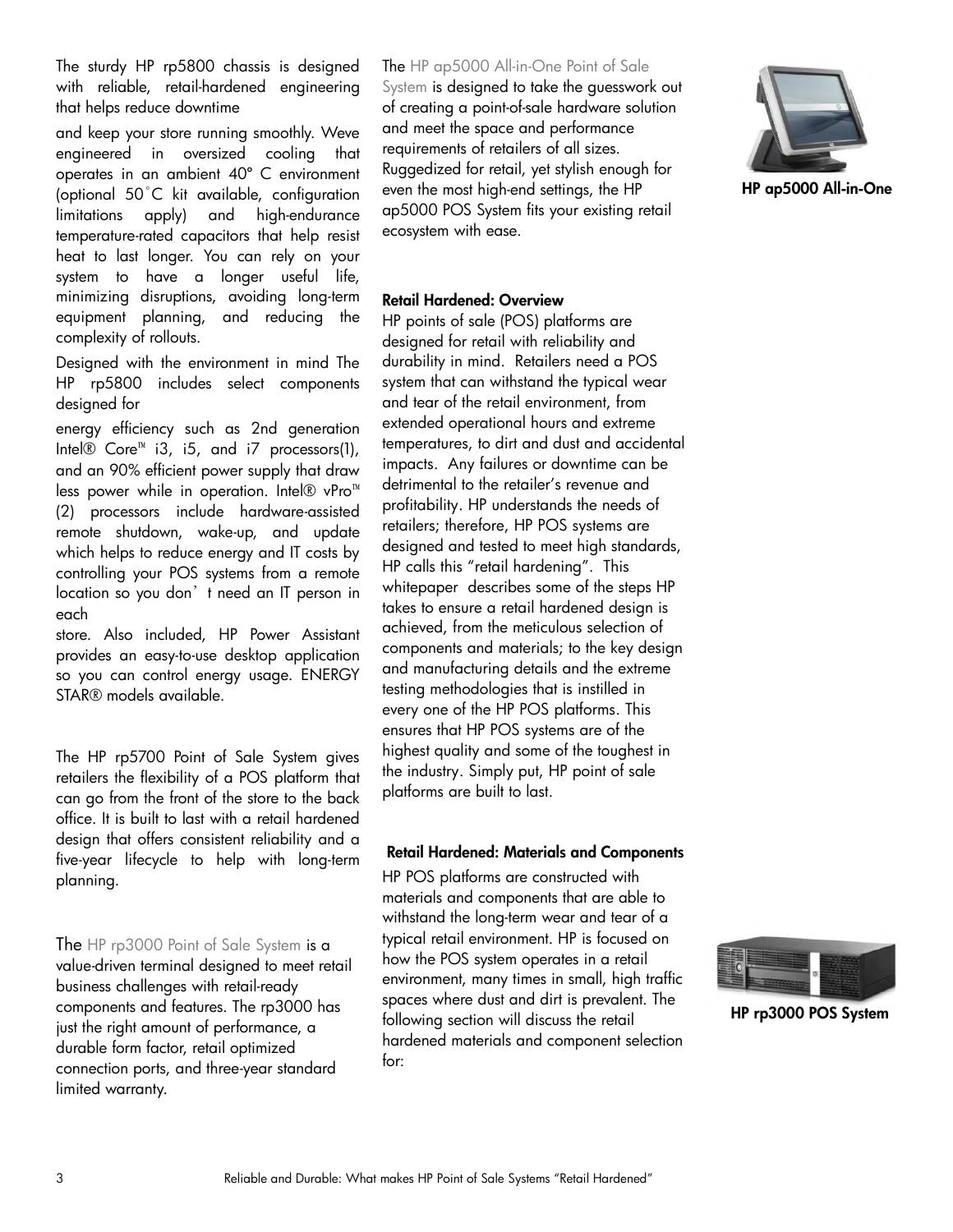- Chassis construction
- High-quality connectors
- High endurance capacitors
- Robust power supplies
- Powerful and flexible connectivity
- Material recyclability

## Chassis construction

HP chooses materials and components that are able to hold up in retail environments. The chassis is constructed by using thick grades of sheet metal and plastics that are UV resistant, pliant, and flammable resistant. The internal plastics are of the highest flammability rating as well. In addition, many of the chassis seams and edges are hemmed to provide additional strength and durability where needed. The POS chassis is designed to withstand a weight load of 75lbs without warping or bending. HP POS chassis, built like small army tanks, are ready to meet the challenges of any retail environment. In addition to the strength of the system itself, stability is also important for POS systems. Especially with All-in-On units like the HP ap5000, when the operator interacts with the touch screen with various speeds and force, the system needs to remain stable. All of these factors go into consideration when designing all of the HP POS systems.

## Gold-plated connectors

HP selects high-quality connectors that are gold-plated for most of the internal and external connectors. With many POS systems running continuously for long periods of time in various climates, connectors may be more vulnerable to corrosion which can lead to faulty connection points between the POS platform and the POS peripherals. Goldplated connectors provide longer insertion life and lower susceptibility to corrosion. In addition, most of the connectors on the HP POS systems feature a latching capability. For example, HP uses screw-locks on serial, parallel, and video connectors. Also, LAN jacks and powered USB ports have a latching mechanism. In a busy retail

environment where systems are bumped or where cables can get caught and pulled out easily, these latching mechanisms allow for the peripherals to stay connected to the POS system.

### High endurance capacitors

In many retail environments, the POS system operates in small confined spaces for extended hours where thermal conditions may tend to be higher. Therefore, it is important that components, such as capacitors are able to function in these extreme conditions without failure. HP selects only the highest-quality, high-endurance capacitors for extended life and better thermal susceptibility. Most of the capacitors are rated for 3,000-4,000 hours, meaning they can run at their highest temperature rating for 3,000-4,000 hours continuously (which is unlikely to occur in any retail operation). In a retail environment, this translates into many years of operation without bulging or failure. All capacitors are tested at maximum system thermals to ensure they can sustain the temperatures of the POS system that may be placed in an ambient environment of up to 40°C. This means, HP POS systems are designed to have a longer life and will be able to handle the stressful demands of point-of-sale environments.

## Robust power supplies

HP POS systems use strong and robust power supplies that reduce the need for separate peripheral "power bricks" (external power supplies that come with many other peripherals) and can support powered peripherals. Simply put, this means HP power supplies are rated to handle any POS peripheral load and it also means that in a tight-spaced retail environment, less power supply adapters ("power bricks") laying around will help to free up valuable counter space. HP power supplies are rated well above the power needed for any POS environment (typically doubling the power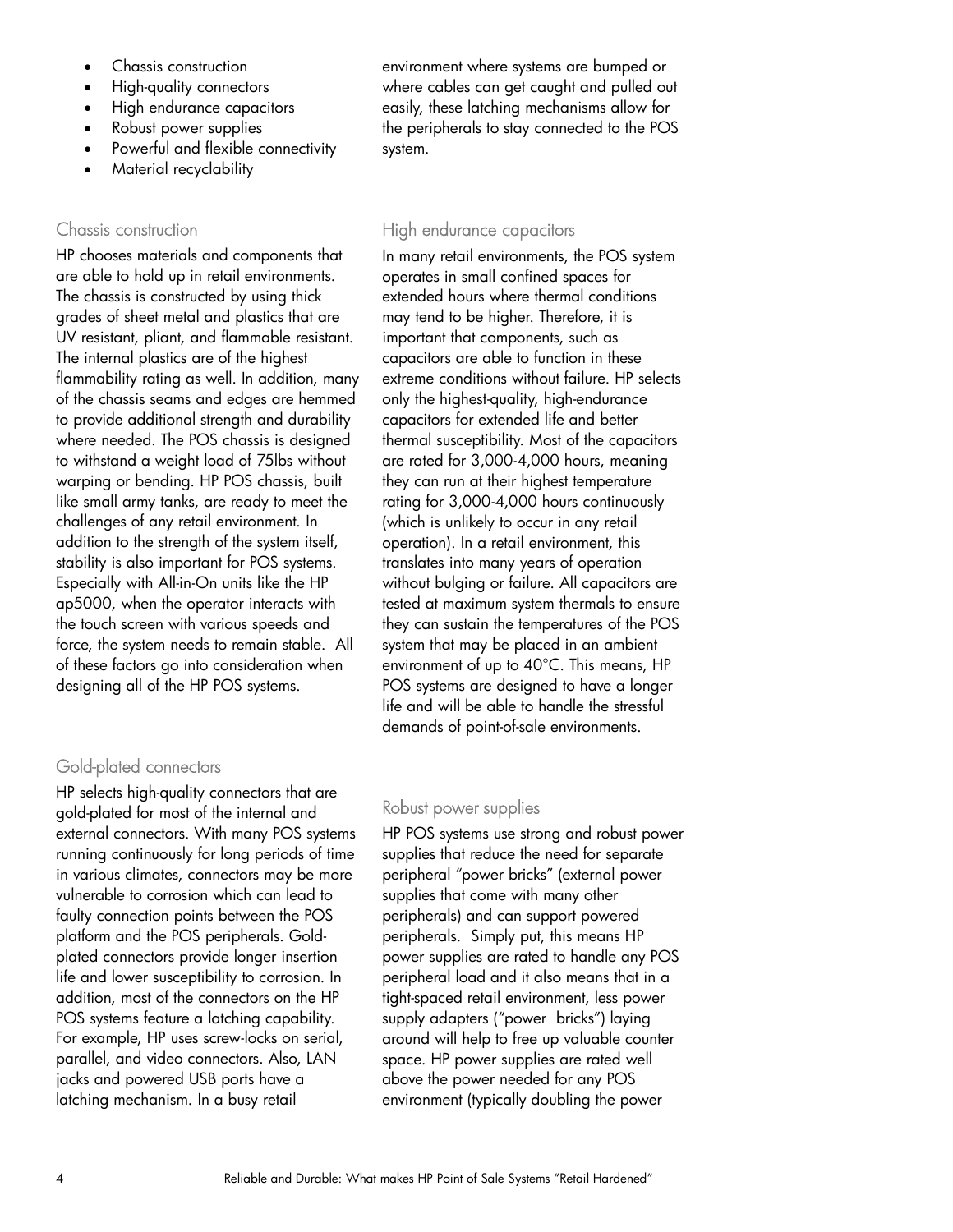needed). HP only selects high-endurance capacitors and ball-bearing fans for the power supply designs. This allows the power supplies to withstand higher thermal conditions and longer run-times as many customers may run their POS systems for extended hours.

## Powerful and flexible connectivity

HP POS platforms are the most flexible, offering all of the standard I/O connections while also supporting point-of-sale specific connections for powered POS peripherals. This eliminates the need for traditional "power brick" which cuts down on cable clutter and allows for more counter space. HP POS systems offer optional "Powered USB" ports and configurable "Powered Serial" ports on all point-of-sale platforms. Some key benefits of powered ports:

- *1)* **Flexibility:** Allows the use of Powered USB peripherals or standard USB 2.0 peripherals since either type of peripheral will work in a Powered USB port.
- 2) **Power:** Powered USB ports and Powered Serial ports are designed to deliver the power needed to support POS peripherals without the need for an external power supply adapter (power brick) which is commonly seen on POS peripherals.
	- a. **Protection:** Each Powered USB, Standard USB, Serial, VGA, and PS/2 ports have polyfuse protection so that if a peripheral malfunctions due to an over current condition or power to ground short, the polyfuse will open and protect the platform from permanent damage. The polyfuses are self-resetting, which means after a trip condition, the polyfuse will reset, enabling the circuit automatically and the ports will again function normally.

3) **Locking:** Each Powered USB port has a self latching feature so that POS peripheral connectors lock into the port. Each serial port has a screw-lock feature so that the serial port peripherals can be screwed into the port. These are both valuable features in a populated environment, like a retail store, where non-latching cables could accidentally be unplugged.

# Materials recyclability

All HP POS platforms are designed with the environment in mind. HP targets the POS platforms to be built with material/components that are greater than 90% recyclable and less than 1% that must go to landfills. This far exceeds the "Waste of Electrical and Electronic Equipments" (WEEE) requirements which states that a system must be at least 65% recyclable with less than 25% that can go into landfills. Simply put, HP products are designed to be mostly recycled which helps reduce the negative impact on the environment and the amount of waste into landfills.

## <span id="page-4-0"></span>Retail Hardened: Design and Manufacturing

HP POS systems are designed for retail with the environment in mind. They are built to be rugged, yet energy efficient. HP is focused on designing POS platforms that are able to withstand the wear and tear of retail environments and continue to operate without failure. The following section will discuss design and manufacturing around:

- Chassis Stability
- Energy efficiency
- RoHS regulations
- Thermal tolerance
- Electrical signal integrity
- Power cycling
- Dust and Spill resistance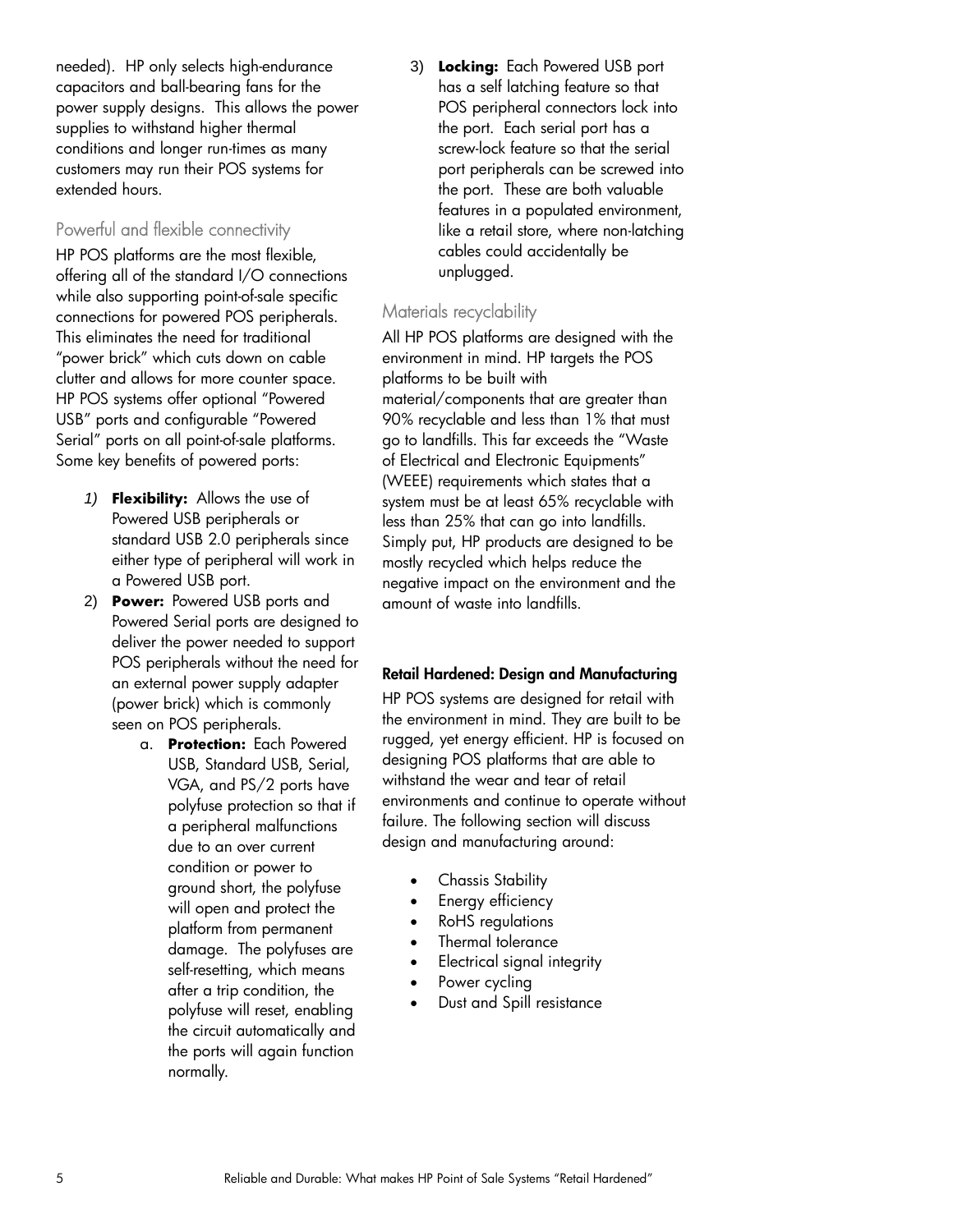# Chassis Stability

In addition to the strength of the chassis itself, stability is also important for POS systems. Especially with All-in-On units like HP ap5000, when the operator interacts with the touch screen, the screen and system needs to remain stable for fast, accurate and comfortable input. The system weight along with base body construction is designed to ensure chassis stability and provide excellent user experience.

# Energy efficiency

The HP POS platforms are designed to be energy efficient, which helps ensure that they do not waste valuable electrical energy when sitting idle or powered off. In many instances, HP POS platforms consume less than a 60W light bulb when sitting idle. All of the POS platforms are also designed to conform to the latest European Union (EU)mandate that requires computer equipment to draw less than 1W when off (plugged into an AC outlet). Although this mandate is only required for products that ship into the EU, all of the HP world-wide POS platforms meet this requirement.

# RoHS regulation

HP also designs all of the POS platforms to be compliant with the "Restriction of Hazardous Substances" (RoHS) regulations. RoHS mandates that harmful substances such as lead, mercury, hexavalent chromium, polybrominated biphenyls (PBBs), polybrominated diphenyl ethers (PBBDE), cadmium, and more are greatly reduced below defined limits set by the RoHS regulators. HP goes one step further and strives to completely eliminate many of these harmful substances. All of HP POS platforms conform to RoHS regulations.

# BFR/PVC Free

The rp5800 is the first HP retail platform that does not contain any brominated flame retardants (BFR's) or polyvinyl chloride (PVC) which are both found typically in plastic parts and wires. This BFR/PVC free platform is eco-friendly which is important upon disposal later on when the product is retired and replaced.

**\* Meeting the industry definition of 'BFR/PVC-free' per the iNEMI Position Statement on "Low Halogen" Electronics. Plastic parts incorporated into the chassis generally contain < 1000 ppm (0.1%) of bromine or chlorine. Printed circuit board and substrate laminates generally contain < 1500 ppm (0.15%) of total bromine and chlorine. Service parts after purchase may not be BFR/PVC-free. External accessories, including power supplies, power cords, and peripherals are not BFR/PVC-free**.

### Thermal tolerance

Many POS systems are exposed to a wide range of temperatures when placed in areas such as a drawer, closed cabinet/closet, cubby holes, or outdoors. Because of this, all of HP's POS systems are designed to operate in a 40° C/104° F ambient temperature and 30°C/104°F, 85% relative humidity environment. HP also conducts many tests and component/material evaluations to validate the designs and ensure this claim is met.

# 50°C Configuration

The rp5800 is the first HP retail platform to offer a configuration that can survive in temperatures ranging up to 50C (122F). A 50C configuration is essential for retail environments that experience extreme heat conditions such as an outdoor/enclosed kiosk, garden center, outdoor industrial applications, etc. The components inside the rp5800 were designed and tested to withstand such thermal conditions in addition to intelligent thermal sensing for optimized fan ramp, attention to component placement, cable routing, and good thermal dynamics (cold air in, hot air out). The 50C configuration utilizes a special thermal chamber architecture that keeps pre-heated processor air from mixing with cool hard drive air. .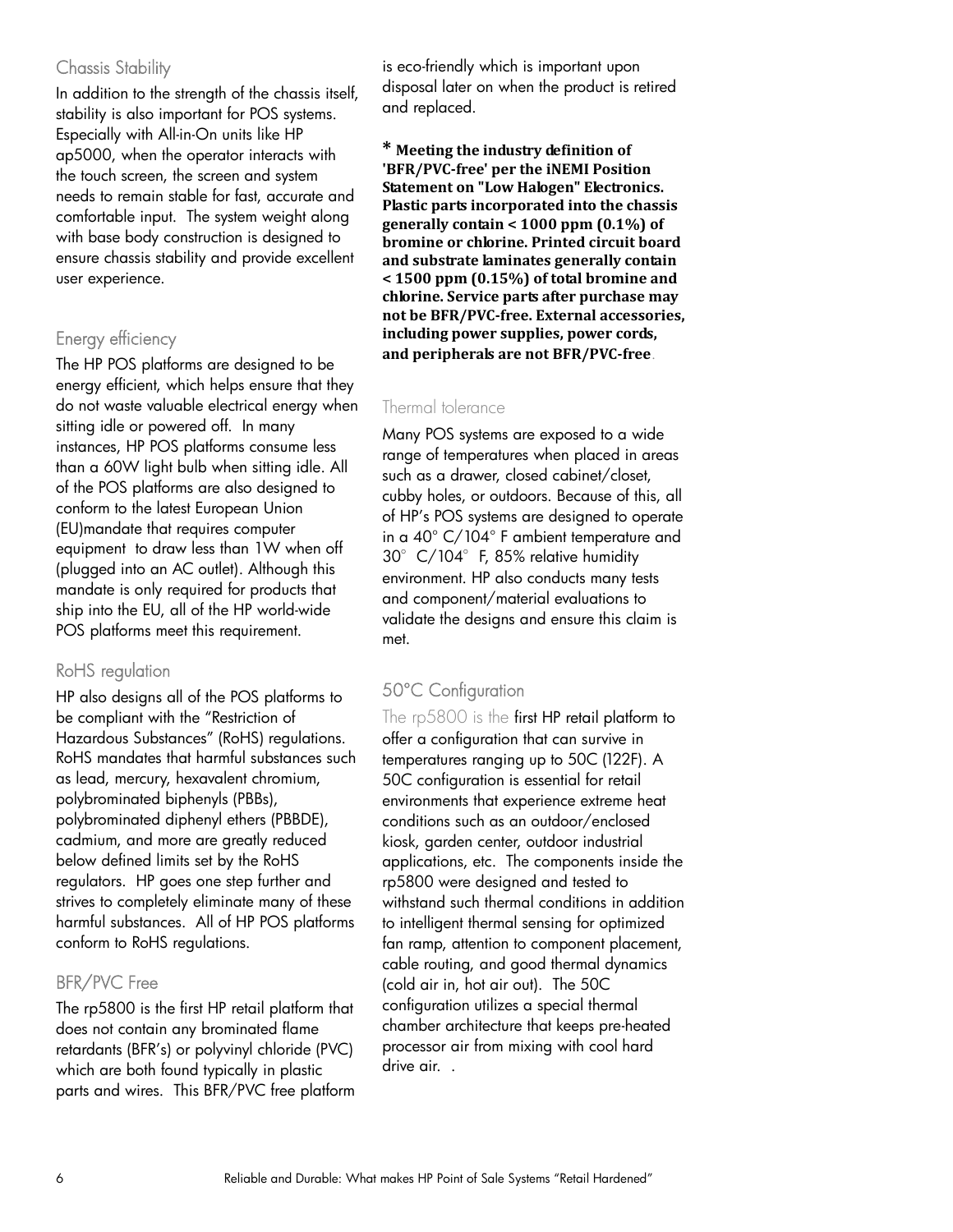## **Board Flex/Dye stain testing and cross** section

In busy retail environments where the POS system many get frequently moved or bumped, it is important to ensure that the circuit boards continue to function normally in the event of an impact. Therefore, the motherboards are flexed and a dye-stain test is performed to ensure sensitive Ball Grid Array (BGA) connections are soldered robustly. After the board flex test, the boards are dipped in a special dye. Once the dye cures, all BGAs are removed and balls/pads are inspected. If any cracks are noted that are more than 50% of the ball/pad surface, the design is rejected and a re-design of the board and/or chassis takes place until acceptable results are achieved. The motherboards are also cross-sectioned and all through-hole barrels are inspected to ensure proper plating and soldering has thoroughly flowed. All surface mount components are visually inspected under a high-powered microscope to ensure solders are solid and that pads have not lifted during the manufacturing process. This not only ensures that board flex will not cause failures; it also provides assurances that the manufacturing processes are of the highest quality.

## TDR/PCB impedance

Retailers rely on their POS systems to run their business; therefore, system stability is extremely important. The Time Domain Reflectometry (TDR) is used to verify that the impedance of all printed circuit board (PCB) traces on the motherboard, riser cards, and daughter cards are within specification as outlined by their corresponding interface guidelines. If any impedance measurement is out of specification, the board must be redesigned to bring the impedance back into specification. This ensures good electrical and electromagnetic signal integrity which translates into system stability especially when intensive software applications are running in an environment with unstable AC power and thermal conditions.

### Power cycling

In order to ensure that all voltage regulators, control signals, and clock signals within the POS system sequence on and off correctly, HP performs a power cycling test to ensure the system's stability. Power cycling is performed during all design and prototype phases and during manufacturing up until production by cold power cycling, removing AC power ("AC" alternating current, power that comes from the electrical outlet) and warm power cycling, only remove DC power, ("DC" direct current, the power that goes through a transformer circuit), but the POS system is still plugged into the wall (receiving AC power).

## Dust and Spill Resistance

The HP POS Keyboard key area is rated IP54 (International Protection Rating otherwise known as Ingress Protection Rating) which is dust & minor spill resistant. It will keep the dust intrusion to a minimum helping to prevent operational interference by dust. It also withstands operation by "wet hands" commonly occurring in restaurant, cafeteria, and other hospitality retail environments.

While the HP ap5000 AiO Point-of-Sales system is not entirely water-resistant due to its side ventilations, the main operators touch screen display is designed to resist minor amounts of water. The touch screen is mounted with a special internal gasket surrounding the panel seam to protect the internal system from occasional water drips & streaks. This allows for casual "wet hands" operation that occurs in many retail space.

#### <span id="page-6-0"></span>Retail Hardened: Testing Methodologies

HP is committed to offering reliable and durable retail point-of-sale platforms. Therefore, meticulous testing is performed on the POS systems to ensure that they are able to operate under extreme conditions without failure. The following section will discuss the various tests that are performed on: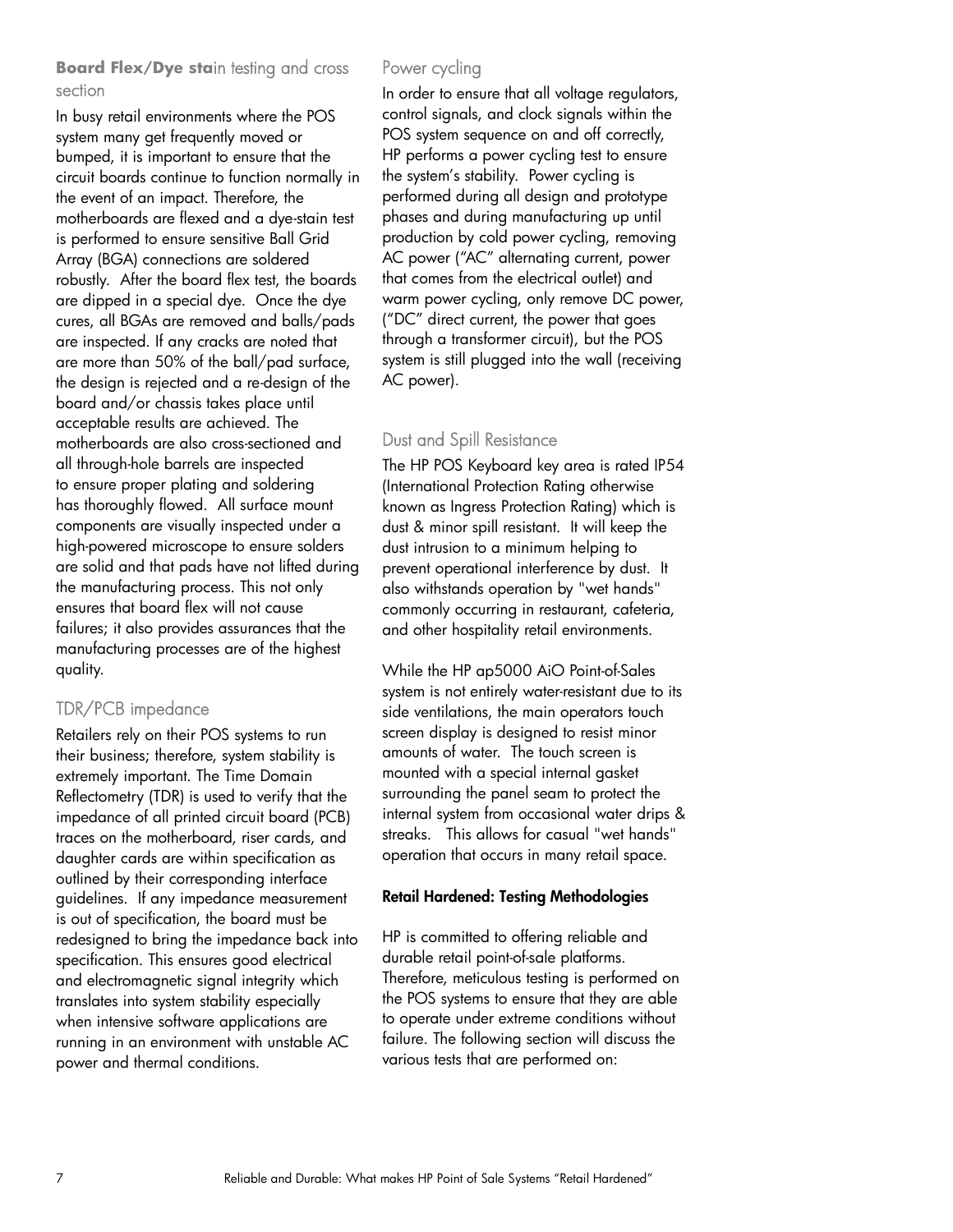- Exterior materials and components
- Internal systems
- Power and thermal variations
- Impacts and vibrations

#### Cosmetic finish testing

In most retail environments, the POS system is visible to the public and possibly one of the focal points in the store. For this reason, it is important that the system is able to maintain a clean and presentable exterior finish that can take the abuse of situations such as bumps, scratches, accidentally dropping inventory or supplies, inks, tapes, etc. All POS chassis are designed with a durable coating/finish for retail wear-and-tear as well as to ensure that chassis and electrical components inside will not corrode. All tests are performed under cold and hot/humid conditions.

The tests consists of a "coat thickness test" to ensure that painted surfaces have a consistent paint thickness over the entire surface of sheet metal; an "adhesion test" to ensure tapes, items with rubber feet, sticky notes, etc. will not damage the finish; an "abrasion test" which is performed for 300 cycles to ensure paint will not peel or rub off; a "stain and fade test" which uses ink, coffee, wax, lipstick, soap, washing powder, and pencil/pen marks to ensure surfaces will not stain or degrade; and an "ultraviolet light test" where the system is placed under a special UV light for 100 hours at 70° C to ensure color will not fade. All external surfaces are inspected after each test. If any blemishes are found, the design is rejected and the design and/or the manufacturing process is improved until acceptable results are achieved.

#### Corrosion inspection

Retailers have unique business needs which may expose the POS system to elements that contain moisture and/or pollutants. To ensure the POS systems continue to run in these types of settings, they are placed in a 70° C/85% Relative Humidity (RH) environment

for several weeks and then all internal system components are inspected to ensure corrosion has not started to occur. This ensures that the POS system will not be susceptible in environments where saltair/water, chemicals, and air-pollution may heavily occur.

### Connector contamination testing

All connectors, both internal and external, are evaluated for contamination after the manufacturing process to ensure that contaminants are not found or lodged into a connector/port. This test is performed under a microscope at 125X magnification on each connector and port on the board. If a connector is found contaminated, the source of contamination is found and the problem is corrected or the system design is modified to safe guard against manufacturing contaminants.

## Power supply industrial testing

As previously mentioned, HP POS systems are often required to operate in extreme environments and power supplies can sometimes be a point of failure. To mitigate this, various aspects of the power supplies are checked to ensure a robust design and solid construction. The industrial tests check solder joints, glue adhesion/positioning, mounting structures of internal heatsinks, locations of all through-hole components, and internal cable/wire management. Shock, vibration, drop, and board flex tests are performed to ensure solid solder joints and to ensure that the power supply will continue to operate should the system be dropped, bumped, jarred, or subjected to continuous vibration.

#### Battery life test

The battery life test ensures that key system information that is stored in CMOS, such as hard drive configuration, memory configuration, processor information, date, time, etc., will not be lost should the POS system be without power for an extended period of time. The purpose of the battery life test is to ensure the coin cell CR2032 battery, which keeps this critical circuitry powered on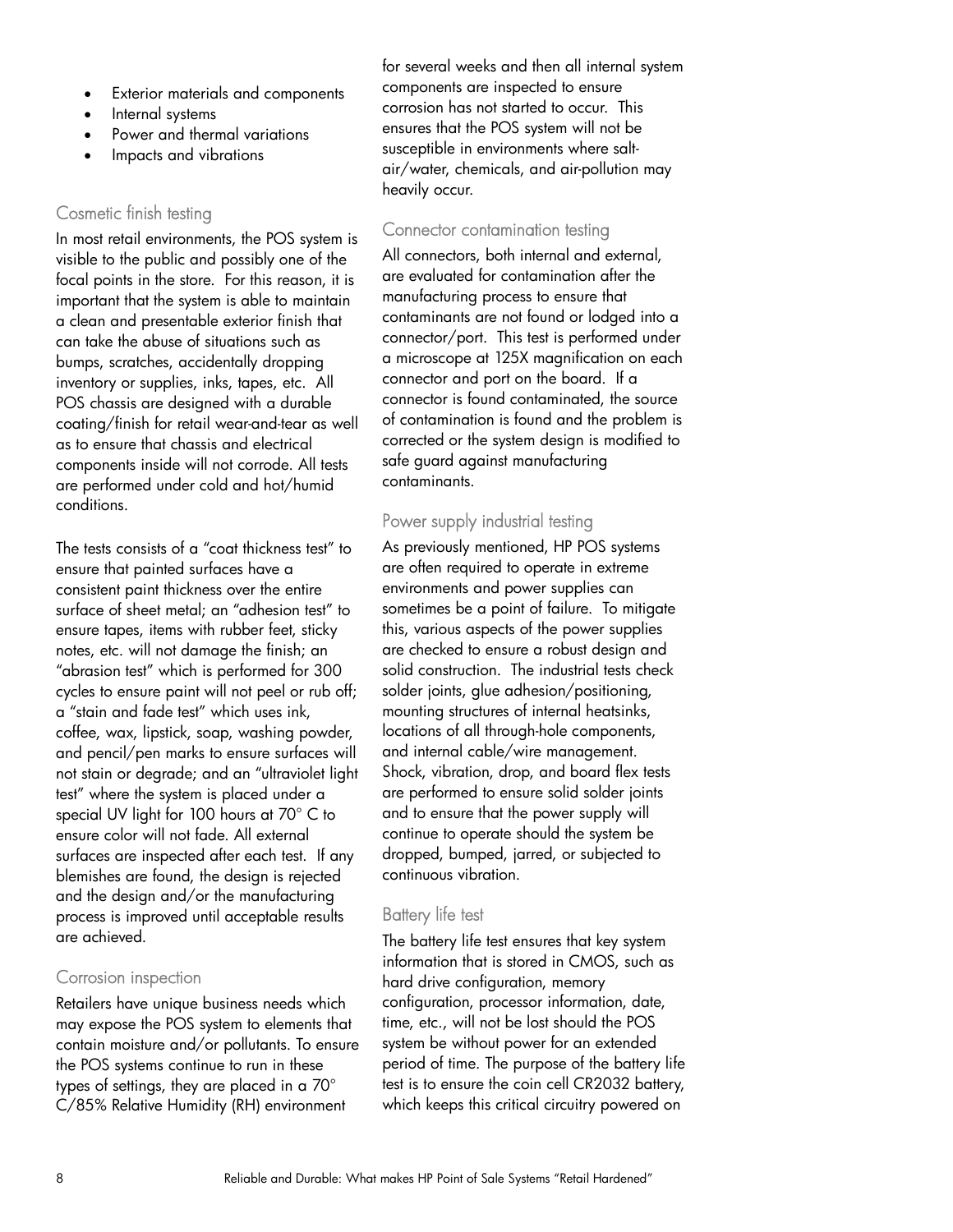when the POS system is unplugged from an AC power outlet, will not prematurely fail if the system is unplugged from an AC outlet for an extended period of time. If a battery dies before its life rating, then the electrical circuit design is checked to ensure unnecessary loads on the battery do not exist when the system is unplugged from AC power. If unnecessary loads are found, the circuit is redesigned as necessary to ensure battery life is optimized and will not prematurely die before its life rating.

### Fan reliability

Retail environments vary and many retailers are operating for extended hours therefore, it is important that fans do not fail inside the POS system. Such failure may cause the POS system to overheat and shut off. To safe guard against internal fan failure, only the highest quality, ball bearing fans are used in the HP POS systems. To ensure the highest quality fans, HP tests a sample of 55 fans from different fan suppliers for 4,000 hours running at full speed in a 70° C/85% RH humidity environment, non-stop. This is a very intensive test for fans. A sub-standard fan will undoubtedly fail such test; however, HP insists that the fans run the full 4,000 hour duration without failure. Once the test is complete, 5 sample fans are torn apart and evaluated for wear and corrosion. If a fan fails or if any unusual wear/corrosion is found, HP will work with the fan suppliers to improve their fan design or chose another fan model/supplier. A retailer should never have to worry about their POS system overheating due to internal fan failure.

## Hardware System Compatibility and Integration Testing (HSCIT)

Retailers need flexibility with their POS systems in order to meet their unique business needs therefore, a comprehensive Hardware System Compatibility and Integration Test (HSCIT) is performed on all POS systems HP designs. This test consists of mixing and matching internal and external accessories and components to ensure the POS system will operate normally. This helps ensure that many combinations of internal

and external modules will operate and perform as expected.

## Interface stress testing

POS systems, as with all electronic devices, have critical internal electrical interfaces and circuitry. Each electrical interface is put through its pace by utilizing stressful test suites in our evaluation lab. The stress tests are designed to maximize and stress all electrical interfaces using tests written by the HP Evaluation Test Design (ETD) team and by using industry benchmark applications and high-power applications. All major interfaces are margin tested for voltage and timing to ensure that fluctuations in power and timing (clock generators) will not result in system hangs, blue screens, or reboots. These tests ensure that the POS system is highly reliable and robustly designed.

### Power measurements

HP POS systems are robust enough to handle any internal or external accessory (components or peripherals) as well as a possible faulty accessory (components or peripherals) that may get unknowingly installed. Power consumption of all key critical components is checked as well as many 3rd party (non-HP) peripherals to ensure that they will not exceed the power in which the power supply can deliver. Fault conditions are also checked such as shorting devices to ensure the power supply and onboard regulators shut down as designed to ensure that overheating and fire will not occur. This helps ensure that the POS system is protected from system overload or permanent damage.

# Lightning strike test

Lightning can strike at anytime and cause system failure. HP POS systems are tested for power surges and all POS systems are designed to withstand a surge of up to 2,000 volts.

# Electrostatic Discharge (ESD)

Electrostatic Discharge (ESD) can occur without warning and can be very detrimental to a retailer's business if the POS system gets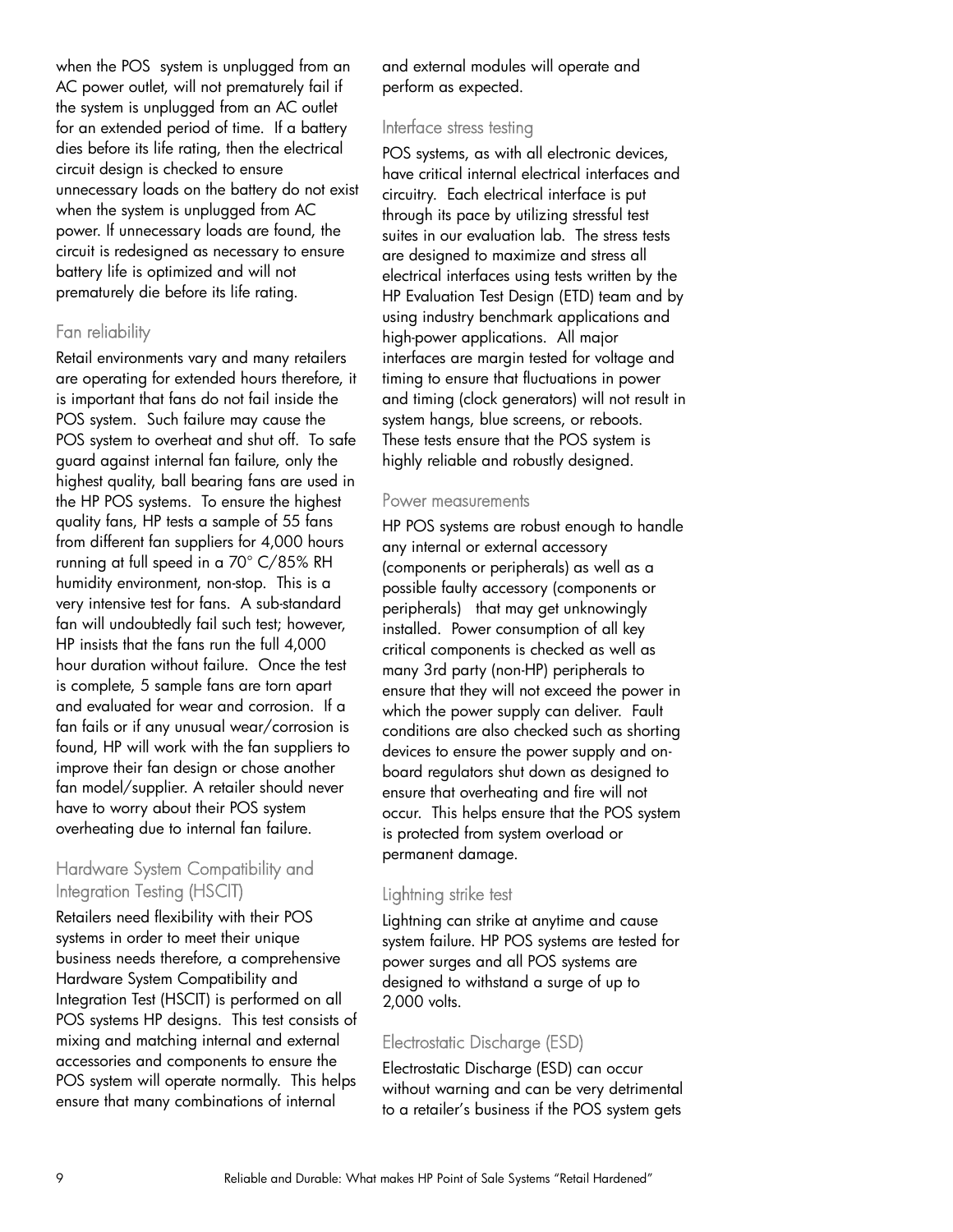damaged as a result of ESD. An ESD event can permanently damage a system if the system is not designed properly to handle such event. HP POS systems are designed to survive an electrostatic discharge (ESD) of up to 4,000 volts (direct contact) and 8,000 volts (air contact). In many cases, the POS systems can withstand an ESD of up to 15,000 volts air contact discharge. This is extremely important in a retail environment where ESD events occur all the time. Designing our systems to help withstand these types of events allows the retailer to continue operating without failure.

## Power on after loss in BIOS

In the event that a retailer's location loses power, the HP point of sale systems feature a "power-on after loss" in F-10 setup. The retailer can enable this setting so that if a power outage is experienced, the system will power back on automatically and boot back into the operating system after a power loss. This feature is extremely important if the POS system is in a remote location where staffing is at a minimum and the POS system needs to be on at all times, such as a self check-out, kiosk, or as a server application in the back office.

## Radio Frequency (RF) Interference

In this day and age with the multitude of devices that use radio frequency (RF) signals, it's important that these signals not interfere with one another. HP tests all POS systems for a wide range of radio frequency (RF) signals to ensure that RF interference will not cause the systems to lock up, blue screen, or shut down. The systems are also tested to verify that they do not exceed the acceptable RF emittance into the environment as specified by regulatory agencies. Designing the HP POS systems with this in mind allows the retailer to continue operating without failure to their POS system or having to worry that their POS system will cause failure to nearby electronics.

#### Storage thermals

HP POS systems are exposed to severe temperatures when the system is powered off to simulate storage/warehousing conditions for all climate types. The temperature range tested is -40° C to 60° C. After this test, all internal system components are inspected to ensure corrosion has not started to occur or that degradation in thermal paste for internal heatsinks has not occurred. This ensures that the system will not be susceptible in warehouses that are located in hot/humid environments.

## Extended burn-in

In the event that a retailer experiences AC power failure and unusual thermal temperatures, it is important to ensure that their POS system will continue to function. In this type of situation, system failure could cause the retailer to lose revenue, for that reason power and temperature cycle tests are performed on all POS systems simultaneously to ensure system stability and robustness especially if AC power is removed (system is unplugged from the wall outlet) at high or low ambient thermal temperatures. This process is called the "burn-in" process. The test is performed in a thermal chamber for a pre-defined thermal environment which is designed to thermally stress the system while cycling AC power 10 times per hour, or 480 times over a 48 hour period in parallel. During the test, the temperature chamber is walked up to an elevated temperature in 5° C increments, held for 2 hours, and then walked back down in 5° C increments. The entire process takes 48 hours.

- 10° C: hold for 2 hours
- Ramp to 40° C in 5° C increments (hold each increment for 30 minutes)
- 40° C: hold for 2 hours
- Ramp back down to 10° C in 5° C increments (hold each increment for 30 minutes)

#### Impact test

In retail settings, the POS system is often prone to wear and tear. This test is designed to ensure the enclosure/chassis has the proper reinforcement to sustain damage in the event of an impact specifically in areas such as the fan guard which is more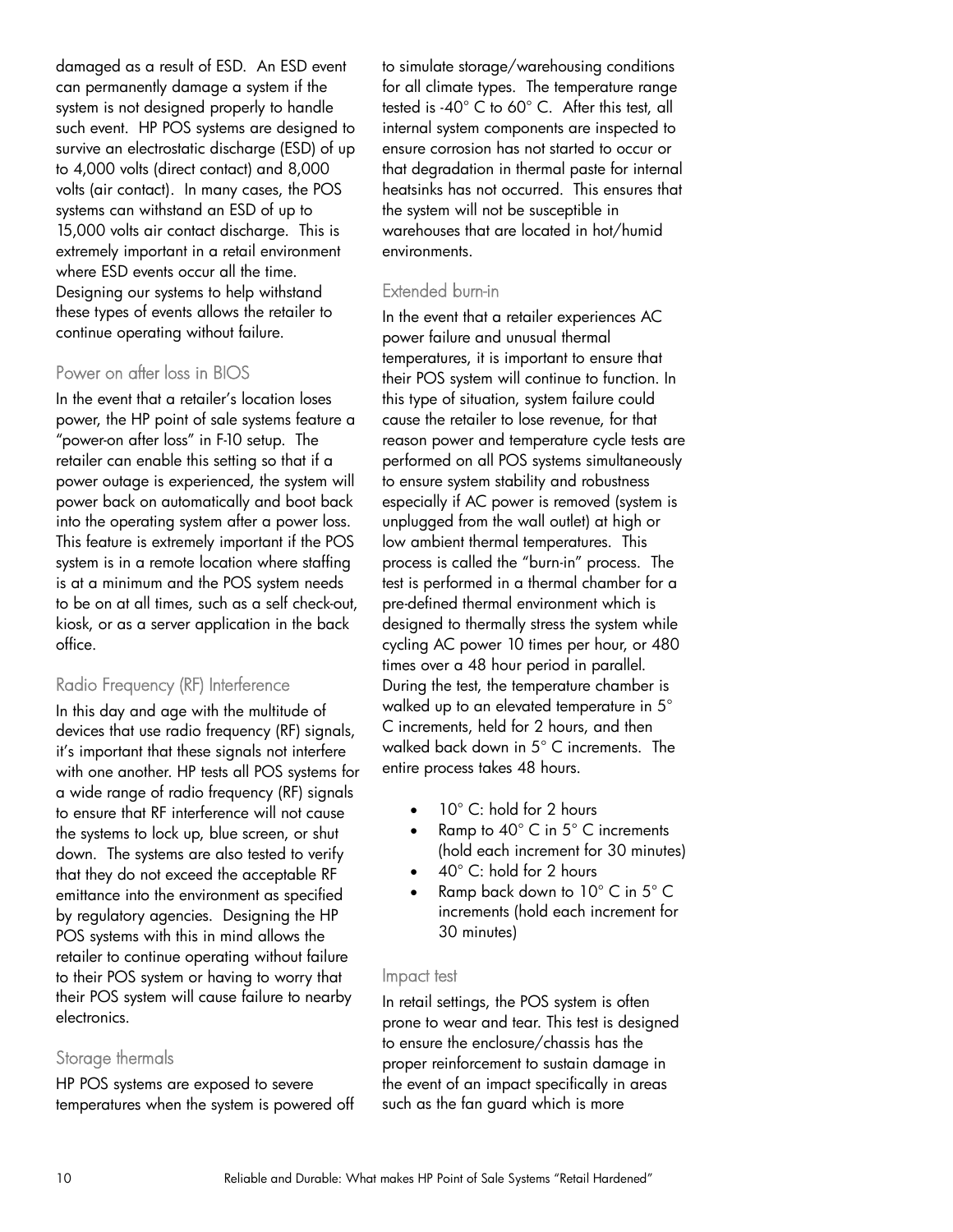susceptible to structural failure. The test consists of a smooth steel ball, approximately 50mm in diameter and 400g of mass to freely fall from rest through a vertical distance of 1.3m onto the subject surface (vertical impact) and a similar ball that is suspended by a cord and swung as a pendulum to apply horizontal impact. This test ensures that if a sales clerk accidentally drops merchandise on the system or accidently hits the system with merchandise or an accessory such as the barcode scanner, etc., the POS system will continue to function without damage or failure.

### Drop test

HP POS systems are tested to sustain drops from 24" and 30" when packed in their shipping boxes. The drop test simulates what might happen during shipping/handling, such as a forklift that may drop a pallet load or a boxed system that may fall off a shelf. The test consists of 30 drops from 24" to 30" while the system is packed. If the system can pass this test, i.e. no components are damaged or fall off, and the system can boot and successfully run a 24 hour system stress test without any failures, blue-screens, lockups, or reboots, then HP is confident that it can survive the typical shipping/handling events:

- 9 flat drops at 30"
- 9 flat drops at 24"
- 4 corner drops at 30"
- 8 edge drops at 24"

## Packaging testing

The packaging test is also designed to simulate shipping/handling events that may possibly damage the system such as a truck rollover or a fork lift dropping a pallet load. The packaging test is focused on the card board box and cushions to ensure they are designed to withstand an extreme, highlyunrealistic environment. If the system can pass this test, i.e., no components are damaged or fall off, and the system can boot and successfully run a 24 hour system stress test without any failures, blue-screens, lockups, or reboots, then HP is confident that the

packaging is well designed to protect the POS system during shipping/handling.

## Operational vibration

Operation vibration testing is performed on all POS systems to ensure that they can survive any retail environment such as a system that may be placed on a rolling cart. Operational vibration tests are performed on all three axes (side/side, front/back, top/bottom). The system must successfully remain powered on during these tests without any failures, blue-screens, lock-ups, or reboots.

# Random vibration, trapezoidal shock, halfsine shock

The purpose of this test is to ensure the system can survive harsh vibrations and shock. This test is similar to the operational vibration test except the vibration and shock events are random. The test is designed to simulate an extreme, highly-unrealistic, environment. The system must also pass a 45G square wave shock. If the system can pass this test, i.e. no components are damaged or fall off, and the system can boot and successfully run a 24 hour system stress test without any failures, blue-screens, lockups, or reboots, then HP feels confident that it can survive the typical daily shocks and vibration events in a retail environment.

# HALT (Highly Accelerated Life Test)

HP POS systems are tested under an accelerated vibration and thermal scenario to find out where the first point of failure may occur. The test runs in steps and if the POS system continues to pass, the vibration and thermals are increased at each step until a failure is noted. This helps determine how much vibration and thermal margin are in the POS systems which therefore allows HP to build confidence in the designs knowing that the POS systems can withstand a lot of abuse before failing. HP's goal is to have good margin so that the end-user will never experience a failure. Many of the units do not see failures until 12-17 grm of vibration or at 70° C thermals. All failures are evaluated and then a decision is made if the failure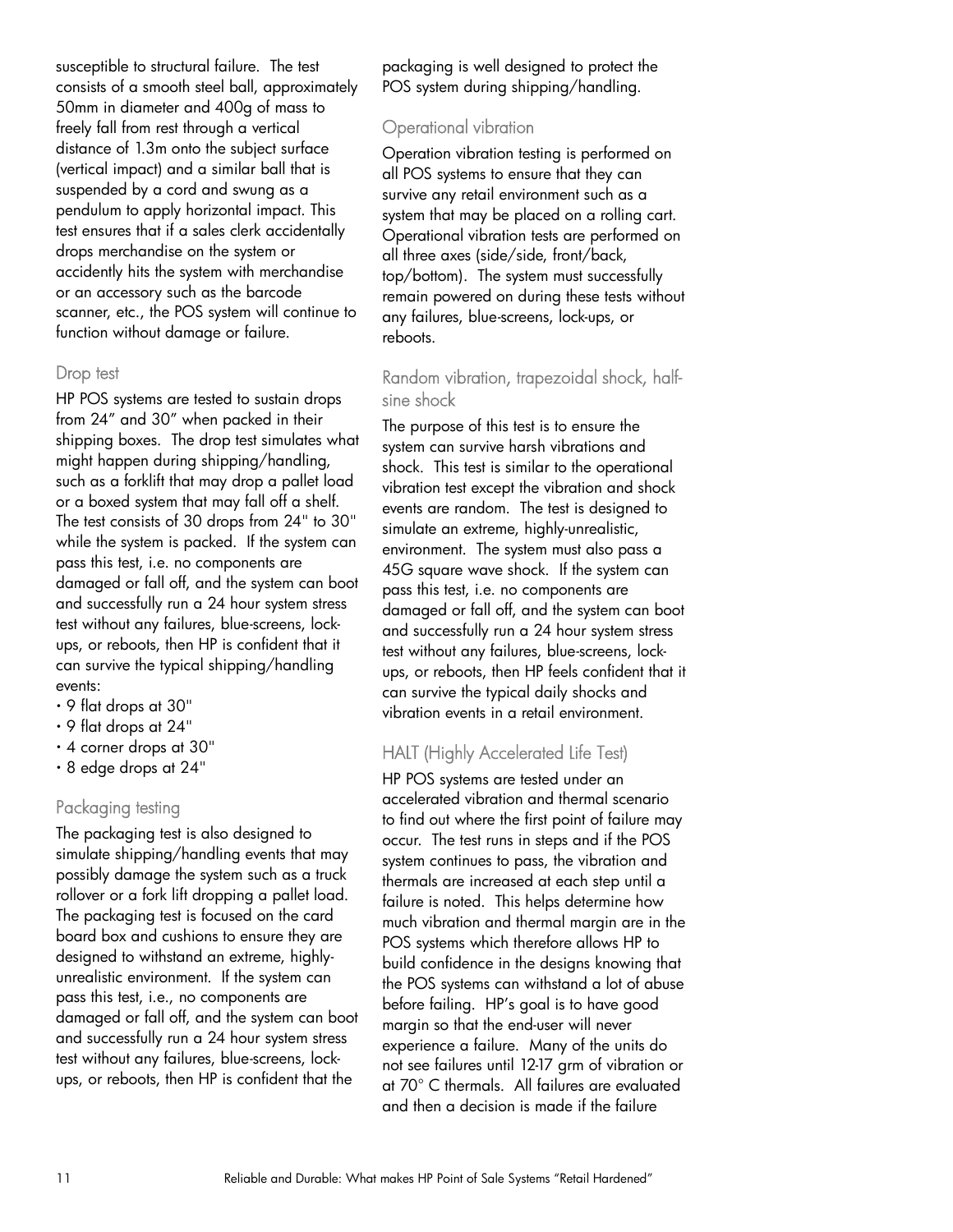was acceptable or if the design needs further improving.

## Strife Testing (Stressful Life Testing)

The strife test is designed to shock the system thermally under various power loads and various time durations. This test ensures that the POS system will operate correctly under any extreme thermal or power load environment. The test is performed in a chamber that can instantly change power loads and thermal loads in a matrix of conditions, checking all 4 corners and combinations therein. The four corners are equal to = high temp/low power, high temp/high power, low temp/low power, low temp/high power. The purpose of this test is to ensure reliability and robustness of the POS system.

#### <span id="page-11-0"></span>Beyond Retail Hardened

There are additional tests, checks, and features that HP uses to ensure that not only are HP POS systems, but all HP products are designed, manufactured and tested to be highly reliable and durable. The next section details how these relate to the retail environment.

## SATA cable test identification (TID)

In a retail environment, protecting your data is paramount and therefore HP attempts to mitigate data failure by ensuring robust connectivity between the POS system's internal hard drive and motherboard. Since SATA cables can be a point of failure HP only selects SATA cable suppliers that have a Test Identification (TID) on file with the serial ATA organization.

The Serial ATA organization has a standardized test suite that checks the construction and durability of SATA cables. When the tests are completed with passing results, a SATA Test ID (TID) is assigned to the SATA cable supplier. The tests verify connector housing quality, connector mating, surface insertion, angle insertions, front and back inclined forces, cable crimping, and separation. A SATA cable must pass this test

to receive a TID. HP only selects SATA cables that have a TID.

### Socketed components

Many of the HP POS systems are the ultimate in flexibility and serviceability which allow the retailer to focus on growing their business because it offers them the ability to easily enhance their POS systems as needed. The HP rp5700 POS System for example, uses socketed processors, memory and card slots for maximum flexibility for upgrading as well as for servicing since socketed parts allow for quick and easy repair in the unlikely event of a failure due to that part.

## Active Power Factor Correction (PFC)

There are a lot of inefficiencies in a power distribution network as the power circuits perform "work" to deliver power (voltage x current) to a load. Inefficiencies can occur due to energy stored in a load and returned to the source (power supply) or due to nonlinear loads that distort the wave shape of the current drawn from the power supply. Power Factor Correction is the ability to correct these inefficiencies. There are two types of power factor correction: Active PFC and Passive PFC. Passive PFC is the most common and less costly solution because it uses a passive network of capacitive filters on the AC input to correct power inefficiencies. Passive PFC is not as robust as Active PFC because it requires the AC input voltage be set manually and does not use the full energy potential of the AC input. Active power factor correction (PFC) allows power distribution to be as efficient as possible by using an active circuit to correct power inefficiencies. The circuit is "active" meaning it can respond to harmonics and is capable of a full range of AC input voltages, versus a limited manually set range for Passive PVC. Simply put, Active PFC translates into a more efficient power distribution network which equates into less energy waste and higher energy cost savings. All of the HP POS platforms use power supplies that are designed with Active PFC.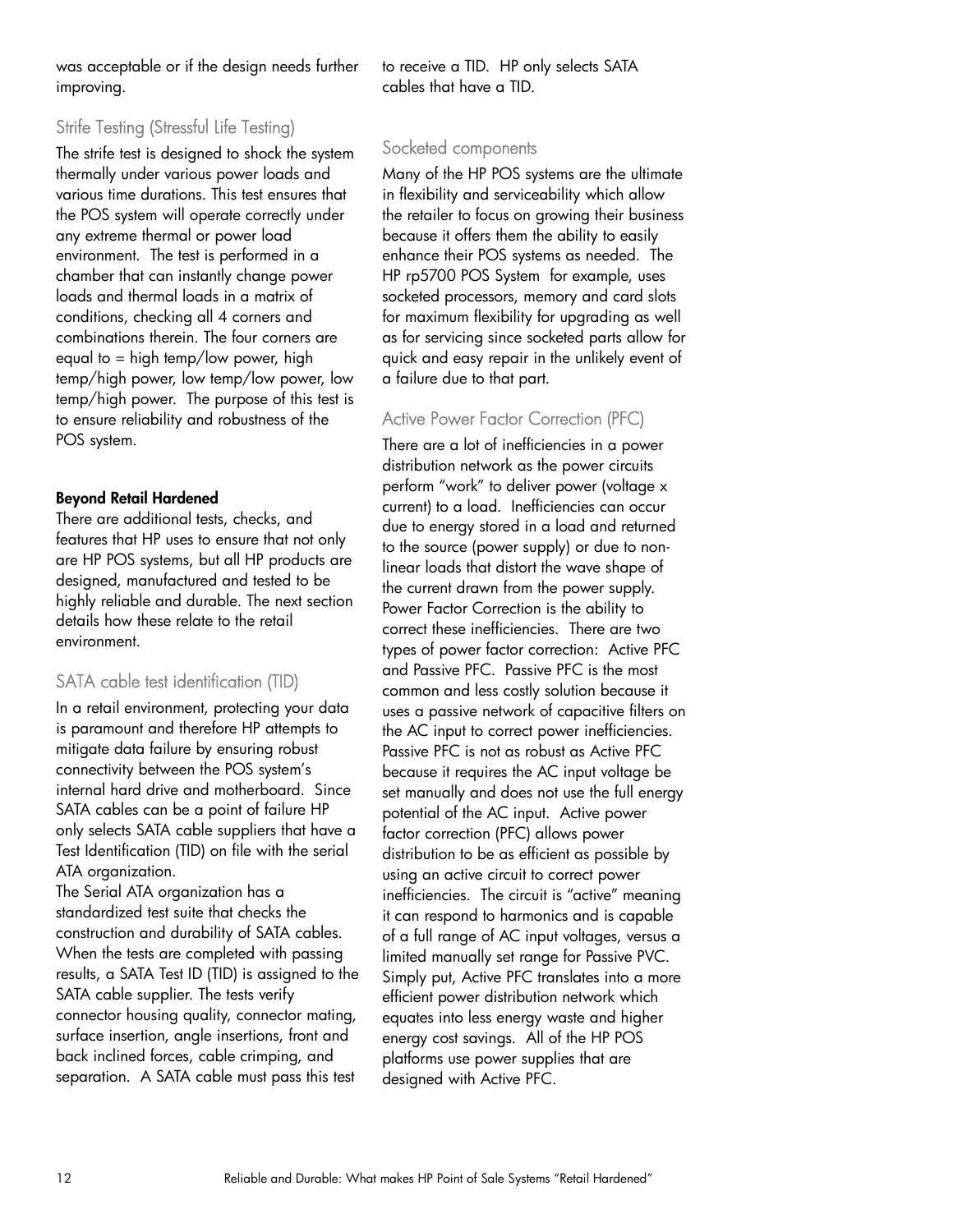## Power dip testing

Many retailers are subjected to unstable power conditions at some point in time, especially in emerging countries. HP power supplies can withstand a 20% dip in power without the need for secondary UPS. They are designed to operate between 90Vac - 132Vac. So a 20% drop to nominal 115Vac voltage equals 92Vac which is above the minimum rating for all countries except Japan. In Japan, the nominal voltage is 90Vac. For this region, HP power supplies can withstand a 10% dip in power. Therefore, HP POS systems will operate seamlessly even under unstable power conditions.

## Power line testing

Power line conditions can change unexpectedly especially in emerging countries. Therefore, HP performs power line testing; this test ensures the POS system will be stable even when unstable AC power scenarios might exist. The test is performed at various temperatures under the following AC voltages: 90V/63Hz, 180V/53Hz, 90V/57Hz, 180V/47Hz, 132V/63Hz, 264V/53Hz, 132V/57Hz, and 264V/47Hz. For each AC voltage, a system stress test is performed and the system must pass each voltage for 8 hours of continuous operation without failures, blue- screens, lock-ups, or reboots. This helps ensure that HP POS systems will operate seamlessly even under unstable power conditions.

## Altitude testing

Altitude testing is performed to ensure that the HP POS systems will operate normally at extreme altitudes. This test is performed in a chamber that can simulate an altitude of 3,100m (10,170 feet). The test is performed at 100% max power load for 96 hours at this elevation. No blue-screens, lock-ups, or reboots are allowed.

#### Acoustic testing

Some retailers have quiet, serene environments. In such an environment, the last thing they need is a POS system with a loud fan. Therefore, acoustic testing is performed on the HP POS systems to optimize the acoustic levels of the internal fans, hard drives, and optical drives. A sophisticated algorithm is implemented in the HP BIOS that optimizes acoustic levels while maintaining good thermal margin of key components within the POS system.

# Electrical signal integrity

POS systems, as with all electronic devices, have critical internal electrical interfaces and circuitry. Electrical signal integrity testing is performed on all signals and interfaces on the motherboard, power supply board, riser boards, etc. Signal integrity includes noise measurements, cross-talk evaluation, setup/hold time evaluation, signal overshoot/undershoot, ring back, duty cycle, jitter, etc. The full electrical parameters of each signal is tested and the results are compared against the interface specifications from PCI, PCI-express, SATA, USB, Powered USB, DDR, LPC, PS/2, UART, FSB. HP also checks and verifies the operation of power sequencing signaling, thermal signaling, and control signaling. Power rail noise, power rail margining, and clock and differential pair margining are also measured. All signals must be within spec or the design is rejected and re-designed as necessary to bring the signals within specification.

## Memory compatibility testing

Tests are performed on all possible system memory configurations which includes mixing and matching various sizes, speeds, cache latency , models, and vendors to ensure all memory is compatible under any configuration in the system without failures, blue-screens, lock-ups, or reboots. If a failure is noted, the root cause is located and the design is corrected and/or HP will work with the memory supplier to correct their memory module design. This helps ensure that the HP POS systems will run with any memory mix.

# Network Interface Connection (NIC) IEEE testing

Network connectivity is an important necessity for many retailers, allowing them to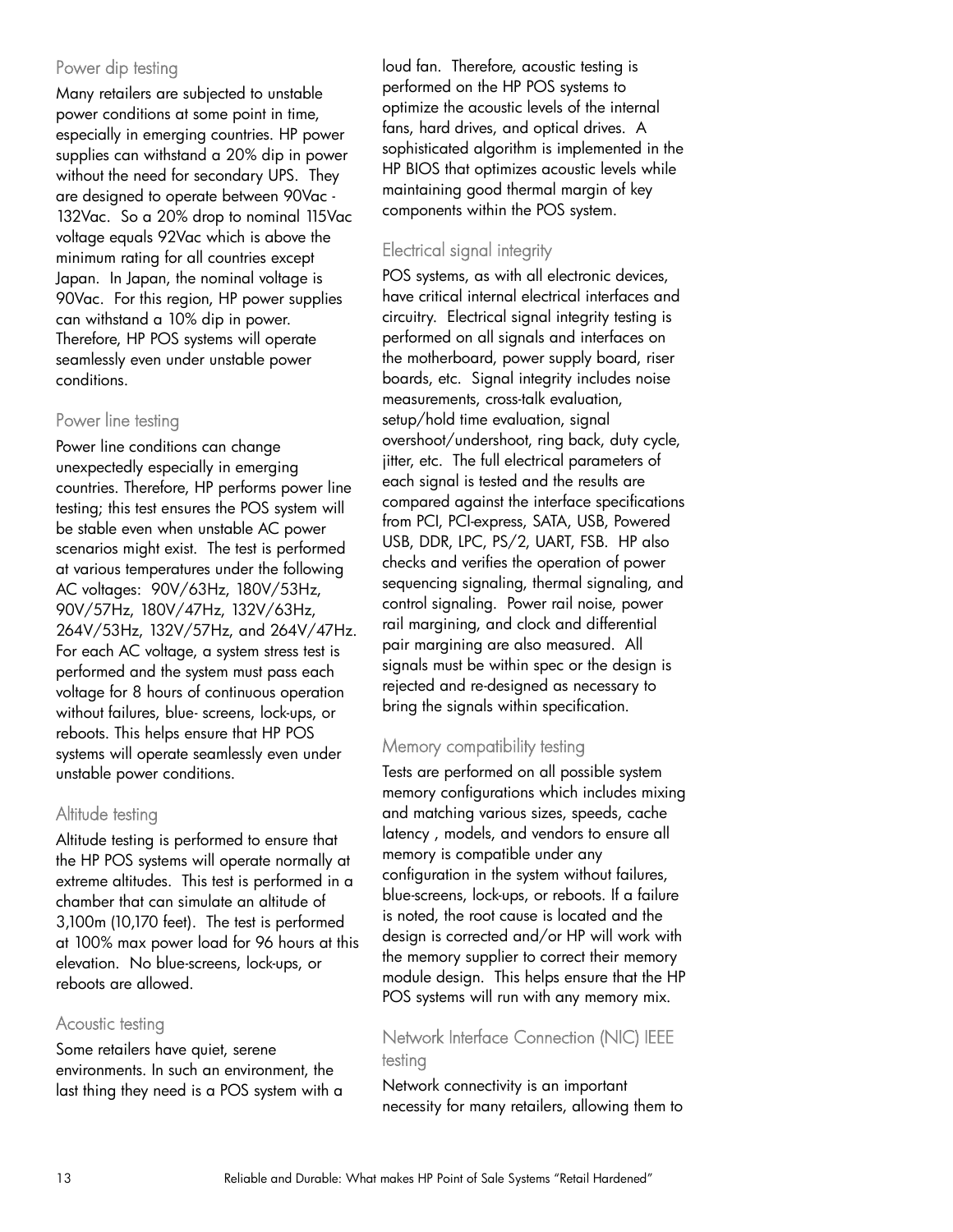take orders or process transactions. The purpose of the NIC IEEE test is to ensure good network connectivity and end-to-end signal integrity over a cable length of 160 meters (525 feet). All signal integrity measurements must be within specification with no bit errors. This ensures that the HP POS platform can be placed anywhere within the store and will have solid network connectivity even on long network cable runs.

### **Diagnostics**

In the unlikely event that the POS system experiences a failure, HP has designed each of the POS platforms with a critical event self diagnostic feature, called "BeepLED". This feature quickly allows the retailer or service technician to identify critical failures with the POS system so that down time is minimized. BeepLED provides visual and audible notification in the event of a failure by blinking the power LED red and sounding the buzzer/speaker synchronously in a series of beeps/blinks. This feature only works at boot/POST and checks for the following:

| <b>Beeps/Blinks</b> | Error                          |
|---------------------|--------------------------------|
| 2                   | <b>Processor overheating</b>   |
| 3                   | <b>Processor not installed</b> |
| 4                   | <b>Power supply failure</b>    |
| 5                   | <b>Video failure</b>           |
| 6                   | <b>Memory failure</b>          |
| 7                   | Motherboard failure            |
| 8                   | Invalid ROM checksum           |
| 9                   | No-boot condition, where       |
|                     | system powers on but           |
|                     | does not boot                  |
|                     | <b>Bad option cards</b>        |

## **Security**

Security is important in a busy retail environment. Store owners should never have to worry about their POS systems getting stolen or being tampered with; therefore, HP designs all of the POS systems with security in mind. For instance, each of the HP POS systems features locking support that accepts a Kensington lock, a Noble lock, or a padlock. The lock kits keep the hood of the POS system from being opened and also keeps the system from being easily

stolen. On the rp3000, HP designed a lockable door which covers the power button and optical disk drive. This helps reduce unwanted tampering with the system. On the rp5700, a rubber cover for the front USB ports acts as a deterrent for unwanted use of these ports. Additionally to reduce unwanted tampering, all USB ports can be disabled in F-10 setup. Also, in F-10 setup, the user can setup a "power-on-password" and an "F-10 setup password". These password capabilities are available to keep personnel or others from changing critical system and CMOS configuration information on the POS system.

# Under desk mount / wall mount security sleeve

An under desk mount / wall mount security sleeve was designed for the HP rp5700. This sturdy, all-steel sleeve was designed to mount the rp5700 POS system out of the way to free up valuable counter or floor space. The sleeve also allows a retailer to lock the POS system into the sleeve with any of the three lock kits mentioned previously (Kensington lock, Noble lock, pad lock).

## **Computrace**

Since sensitive data may be stored on the POS system it is important to protect this data from risk of breach or theft. Computrace, which is supported on all HP POS systems, is a possible solution to protect sensitive data. All HP POS systems contain the appropriate BIOS code to support Computrace\*; however, a subscription and downloadable software must be obtained from Absolute Software at [www.absolute.com.](http://www.absolute.com/) With Computrace you can:

- Delete data remotely on stolen systems and get a record of sensitive data that's been accessed.
- Accurately track remote computers – on or off a corporate network
- Obtain alerts about unauthorized or illegal software